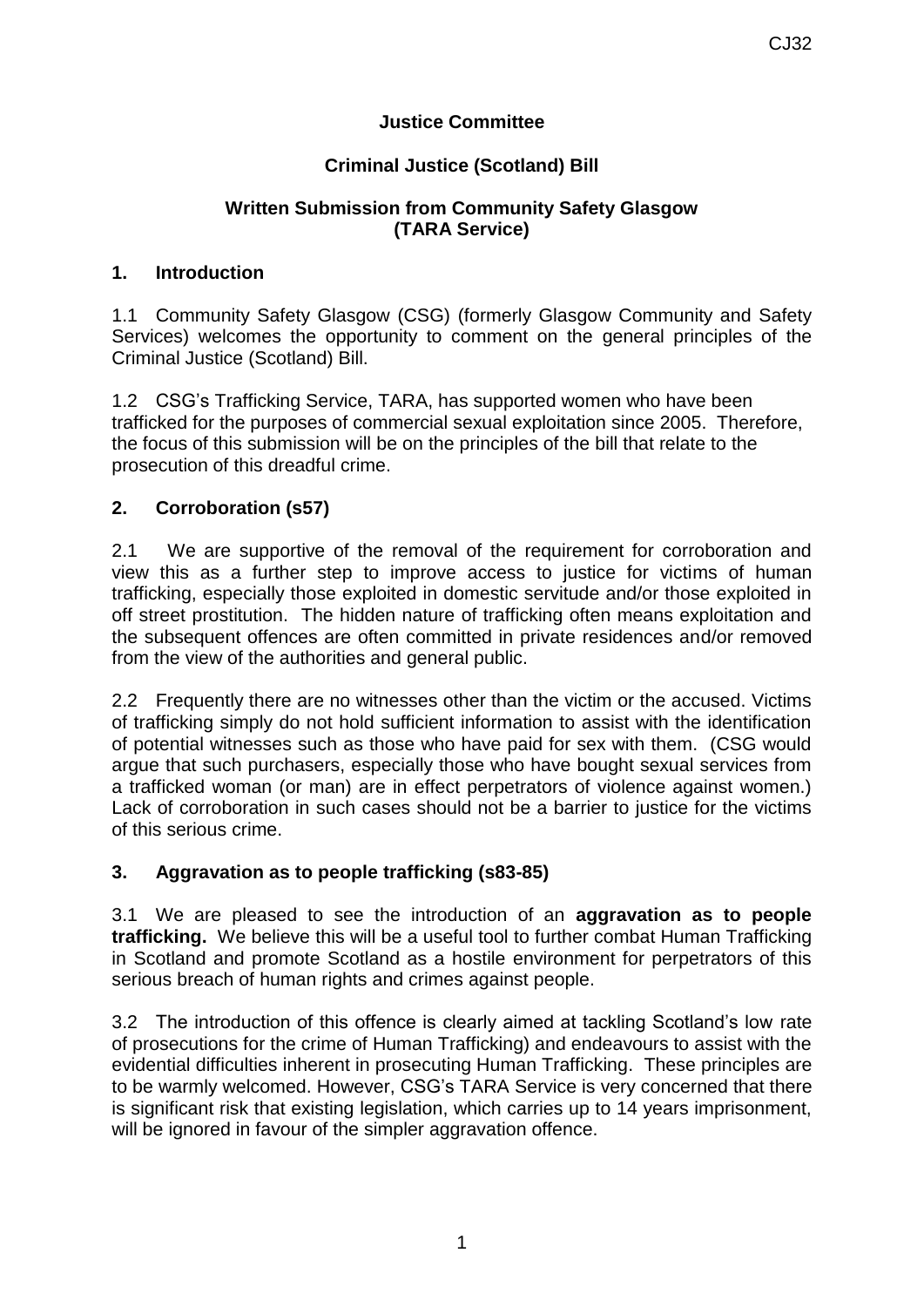3.3 Despite this welcome addition, in particular sections 83 and 84, CSG's TARA Service remains concerned that even with the introduction of an aggravated offence, legislation within Scotland remains piecemeal and is contained within several acts of parliament and associated amendments.

3.4 With regards to s 85 (1) there is, currently, no legal definition of Human Trafficking within **Scots** Law. All government agencies and support services work to the definition contained within the Council of Europe Convention on Action Against Trafficking in Human Beings. Whilst in agreement with this definition and being cognisant that Scotland is subject to the Convention's legal obligations, TARA considers the lack of a **Scots** law definition problematic. In particular, s85 (1) which refers to s22 of the Criminal Justice (Scot) Act 2003 and s4 of the Asylum and Immigration (Treatment of Claimants, etc) Act 2004 for the meaning of 'a people trafficking offence'. In effect this means two definitions of the same crime.

3.5 CSG's TARA Service also believes that s22 of the Criminal Justice (Scot) Act 2003 does not reflect all forms of commercial sexual exploitation for which women are (disproportionately) trafficked. The sex industry, and the demand for women to fulfil its demands, is especially profitable for traffickers and organised crime groups. 'Prostitution' and 'obscene material' is insufficient and the exclusion of a broader understanding of commercial sexual exploitation has the potential to cause difficulties utilising the proposed aggravated offence.

### **4. Supplementary Considerations**

4.1 Although outwith the scope of this evidence gathering exercise the committee may wish to consider any opportunities within this bill to include offences addressing the demand for trafficked persons and their labour which is generated within Scotland. In particular, addressing the demand for women trafficked to be exploited in the sex industry, is one of the key prevention tools that CSG's TARA Service recommends.

4.2 CSG's TARA Service urges the committee to consider including the provision of Judicial Direction in the bill, which the Scottish Government has previously committed to introduce in sexual offence cases (by providing factual information on the responses of victims). TARA believes it to be necessary to improve juries' knowledge of human trafficking and the impact on victims of this crime given the complex issues surrounding Human Trafficking, the means used by traffickers to coerce and control, trauma and how they combine to impact on survivors of this crime.

4.3 The Scottish Government considers the current legislation to be 'broadly compliant' with its legal obligations following the ratification of the EU 2011/36/EU Directive on Preventing and Combating Trafficking in Human Beings and Protecting Victims. A number of provisions were included in the Criminal Justice and Licensing (Scot) Act 2010 making amendments to the Criminal Justice (Scot) Act 2003 and s4 of the Asylum and Immigration (Treatment of Claimants, etc) Act 2004. However, a recent article, Human Trafficking in Scotland: The Legislative Response' by Paul Arnell and Tracy Ogilvie from Robert Gordon University, published in the August edition of the SCOLAG Legal Journal notes that 'in England and Wales the law has